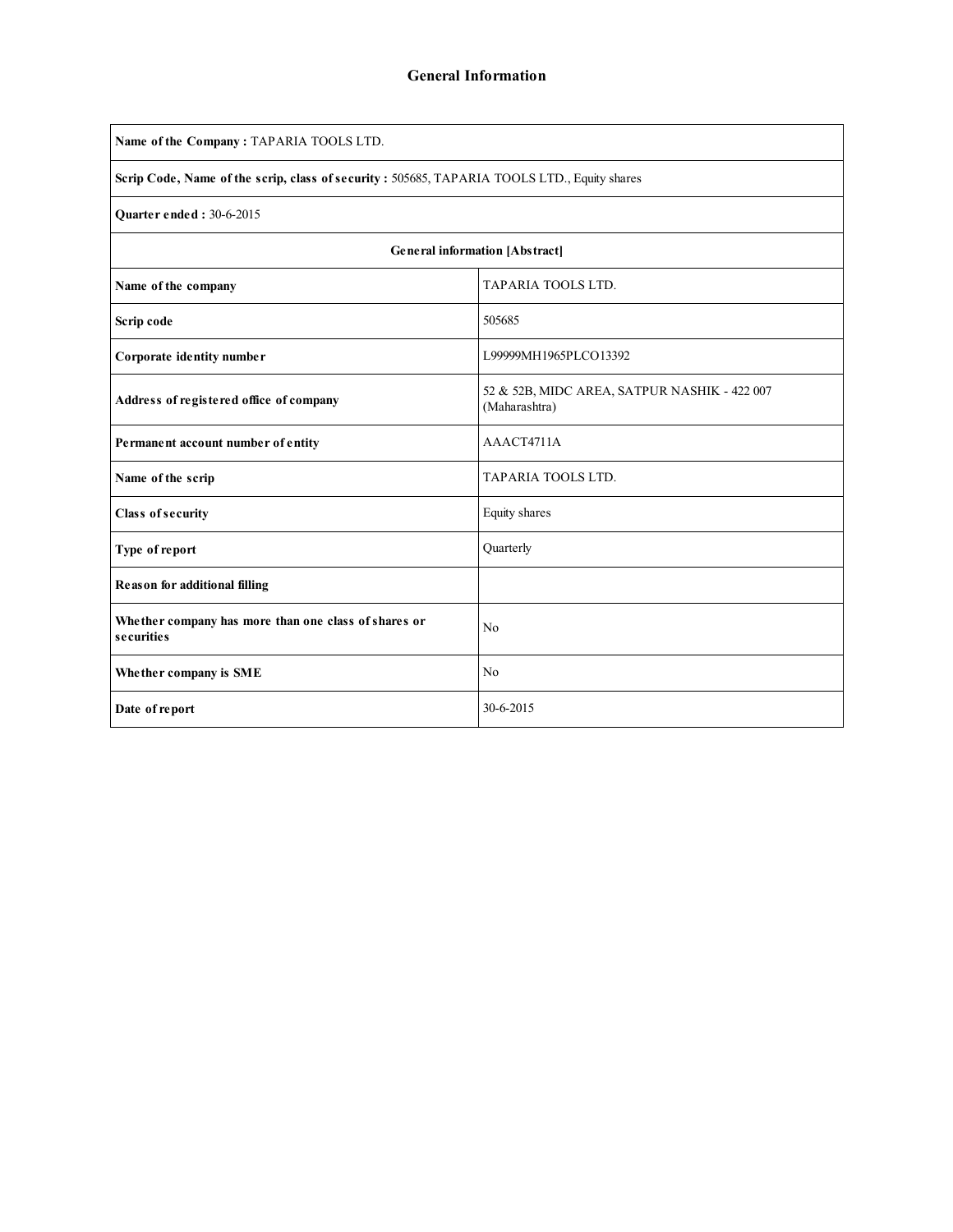## Disclosure of shareholding pattern

| Name of the Company: TAPARIA TOOLS LTD.                                                      |                                                                                                                       |                                        |                                                                             |                                                                                                                        |  |  |  |  |  |  |  |
|----------------------------------------------------------------------------------------------|-----------------------------------------------------------------------------------------------------------------------|----------------------------------------|-----------------------------------------------------------------------------|------------------------------------------------------------------------------------------------------------------------|--|--|--|--|--|--|--|
| Scrip Code, Name of the scrip, class of security : 505685, TAPARIA TOOLS LTD., Equity shares |                                                                                                                       |                                        |                                                                             |                                                                                                                        |  |  |  |  |  |  |  |
|                                                                                              | <b>Quarter ended: 30-6-2015</b>                                                                                       |                                        |                                                                             |                                                                                                                        |  |  |  |  |  |  |  |
|                                                                                              | Disclosure of notes on shareholding pattern                                                                           | <b>Notes</b>                           |                                                                             |                                                                                                                        |  |  |  |  |  |  |  |
|                                                                                              | Partly paid-up shares                                                                                                 |                                        |                                                                             |                                                                                                                        |  |  |  |  |  |  |  |
| ID                                                                                           | Description partly paid-up shares                                                                                     | Number of<br>partly paid-<br>up shares | As a percentage of total<br>number of partly paid-up<br><b>shares</b>       | As a percentage of total number of shares of<br>the company                                                            |  |  |  |  |  |  |  |
|                                                                                              | Shares held by promoter or promoter group                                                                             |                                        |                                                                             |                                                                                                                        |  |  |  |  |  |  |  |
|                                                                                              | Total Shares held by promoter or<br>promoter group                                                                    |                                        |                                                                             |                                                                                                                        |  |  |  |  |  |  |  |
|                                                                                              | Shares held by public                                                                                                 |                                        |                                                                             |                                                                                                                        |  |  |  |  |  |  |  |
|                                                                                              | <b>Total Shares held by public</b>                                                                                    |                                        |                                                                             |                                                                                                                        |  |  |  |  |  |  |  |
| <b>Total</b>                                                                                 |                                                                                                                       |                                        |                                                                             |                                                                                                                        |  |  |  |  |  |  |  |
|                                                                                              | Outstanding convertible securities                                                                                    |                                        |                                                                             |                                                                                                                        |  |  |  |  |  |  |  |
| ID                                                                                           | <b>Description of outstanding</b><br>convertible securities                                                           | Number of<br>outstanding<br>securities | As a percentage of total<br>number of outstanding<br>convertible securities | As a percentage of total number of shares of<br>the company, assuming full conversion of<br>the convertible securities |  |  |  |  |  |  |  |
|                                                                                              | Shares held by promoter or promoter group                                                                             |                                        |                                                                             |                                                                                                                        |  |  |  |  |  |  |  |
|                                                                                              | Total shares held by promoter or<br>promoter group                                                                    |                                        |                                                                             |                                                                                                                        |  |  |  |  |  |  |  |
|                                                                                              | Shares held by public                                                                                                 |                                        |                                                                             |                                                                                                                        |  |  |  |  |  |  |  |
|                                                                                              | <b>Total Shares held by public</b>                                                                                    |                                        |                                                                             |                                                                                                                        |  |  |  |  |  |  |  |
| <b>Total</b>                                                                                 |                                                                                                                       |                                        |                                                                             |                                                                                                                        |  |  |  |  |  |  |  |
|                                                                                              | <b>Warrants</b>                                                                                                       |                                        |                                                                             |                                                                                                                        |  |  |  |  |  |  |  |
| ID                                                                                           | <b>Description of warrants</b>                                                                                        | Number of<br>warrants                  | As a percentage of total<br>number of warrants                              | As a percentage of total number of shares of<br>the company, assuming full conversion of<br>warrants                   |  |  |  |  |  |  |  |
|                                                                                              | Shares held by promoter or promoter group                                                                             |                                        |                                                                             |                                                                                                                        |  |  |  |  |  |  |  |
|                                                                                              | Total Shares held by promoter or<br>promoter group                                                                    |                                        |                                                                             |                                                                                                                        |  |  |  |  |  |  |  |
|                                                                                              | Shares held by public                                                                                                 |                                        |                                                                             |                                                                                                                        |  |  |  |  |  |  |  |
|                                                                                              | <b>Total Shares held by public</b>                                                                                    |                                        |                                                                             |                                                                                                                        |  |  |  |  |  |  |  |
| <b>Total</b>                                                                                 |                                                                                                                       |                                        |                                                                             |                                                                                                                        |  |  |  |  |  |  |  |
|                                                                                              | Total paid-up capital of the company<br>3035750<br>assuming full conversion of warrants<br>and convertible securities |                                        |                                                                             |                                                                                                                        |  |  |  |  |  |  |  |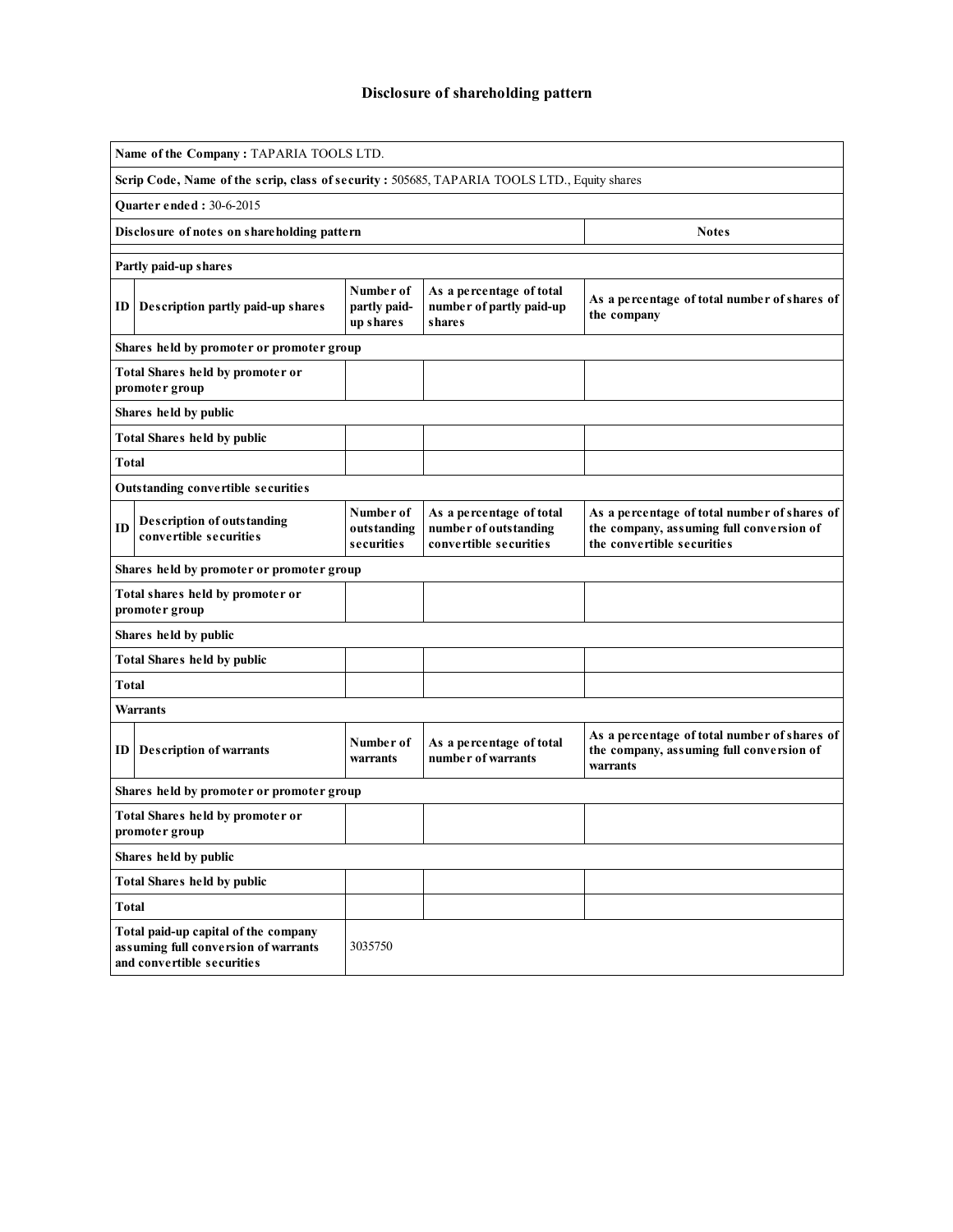## Disclosure of fully paid-up shares

|                                                                                                 | Name of the Company: TAPARIA TOOLS LTD.                           |                                         |                            |                                               |                                                                                              |                                                                           |                                       |                                      |                                           |
|-------------------------------------------------------------------------------------------------|-------------------------------------------------------------------|-----------------------------------------|----------------------------|-----------------------------------------------|----------------------------------------------------------------------------------------------|---------------------------------------------------------------------------|---------------------------------------|--------------------------------------|-------------------------------------------|
|                                                                                                 |                                                                   |                                         |                            |                                               | Scrip Code, Name of the scrip, class of security : 505685, TAPARIA TOOLS LTD., Equity shares |                                                                           |                                       |                                      |                                           |
|                                                                                                 | Quarter ended: 30-6-2015                                          |                                         |                            |                                               |                                                                                              |                                                                           |                                       |                                      |                                           |
|                                                                                                 | Disclosure of notes on fully paid-up shares                       |                                         |                            |                                               | Directors & Relatives 1 56526                                                                |                                                                           |                                       |                                      | <b>Notes</b>                              |
|                                                                                                 | Category code                                                     |                                         |                            |                                               |                                                                                              | <b>Total Shareholding as a</b><br>percentage of total<br>number of shares |                                       |                                      | Shares pledged or<br>otherwise encumbered |
|                                                                                                 |                                                                   |                                         | Number of<br>share holders | <b>Total</b><br>number<br>of<br><b>shares</b> | Number of<br>shares held in<br>de mate rialis e d<br>form                                    | As a<br>percentage<br>$of (A+B)$                                          | As a<br>percentage<br>of<br>$(A+B+C)$ | <b>Number</b><br>of<br><b>shares</b> | As a<br>percentage                        |
| $\textcircled{1}$                                                                               | (II)                                                              |                                         | (III)                      | (IV)                                          | (V)                                                                                          | (VI)                                                                      | (VII)                                 | (VIII)                               | $(IX)=$<br>$(VIII)/(IV)*100$              |
| (A)                                                                                             | <b>Shareholding of Promoter and Promoter Group</b>                |                                         |                            |                                               |                                                                                              |                                                                           |                                       |                                      |                                           |
| (1)                                                                                             | Indian                                                            |                                         |                            |                                               |                                                                                              |                                                                           |                                       |                                      |                                           |
| (a)                                                                                             | <b>Individuals or Hindu</b><br>undivided family                   |                                         | 19                         | 2091217                                       | $\boldsymbol{0}$                                                                             | 68.89                                                                     | 68.89                                 |                                      |                                           |
| (b)                                                                                             | Central government or State<br>government(s)                      |                                         |                            |                                               |                                                                                              |                                                                           |                                       |                                      |                                           |
| (c)                                                                                             | <b>Bodies</b> corporate                                           |                                         | $\mathbf{1}$               | 25300                                         | $\boldsymbol{0}$                                                                             | 0.83                                                                      | 0.83                                  |                                      |                                           |
| (d)                                                                                             | <b>Financial institutions or</b><br>banks                         |                                         |                            |                                               |                                                                                              |                                                                           |                                       |                                      |                                           |
| (e)                                                                                             | Description<br>Any other<br>of<br>(specify)<br><b>Shareholder</b> |                                         |                            |                                               |                                                                                              |                                                                           |                                       |                                      |                                           |
|                                                                                                 |                                                                   | <b>Total Others</b>                     |                            |                                               |                                                                                              |                                                                           |                                       |                                      |                                           |
|                                                                                                 |                                                                   | Sub Total (A) $(1)$ 20                  |                            | 2116517                                       | $\boldsymbol{0}$                                                                             | 69.72                                                                     | 69.72                                 |                                      |                                           |
| (2)                                                                                             | Foreign                                                           |                                         |                            |                                               |                                                                                              |                                                                           |                                       |                                      |                                           |
| (a)                                                                                             | Non-resident individuals or<br>foreign individuals                |                                         |                            |                                               |                                                                                              |                                                                           |                                       |                                      |                                           |
| (b)                                                                                             | <b>Bodies</b> corporate                                           |                                         |                            |                                               |                                                                                              |                                                                           |                                       |                                      |                                           |
| (c)                                                                                             | <b>Institutions</b>                                               |                                         |                            |                                               |                                                                                              |                                                                           |                                       |                                      |                                           |
| (d)                                                                                             | Qualified foreign investor                                        |                                         |                            |                                               |                                                                                              |                                                                           |                                       |                                      |                                           |
| (e)                                                                                             | Any other<br>(specify)                                            | Description<br>of<br><b>Shareholder</b> |                            |                                               |                                                                                              |                                                                           |                                       |                                      |                                           |
|                                                                                                 |                                                                   | <b>Total Others</b>                     |                            |                                               |                                                                                              |                                                                           |                                       |                                      |                                           |
|                                                                                                 |                                                                   | Sub-Total $(A)$ $(2)$                   |                            |                                               |                                                                                              |                                                                           |                                       |                                      |                                           |
| <b>Total Shareholding of Promoter</b><br>and Promoter Group (A) = (A) $\mid$ 20<br>$(1)+(A)(2)$ |                                                                   |                                         | 2116517                    | $\overline{0}$                                | 69.72                                                                                        | 69.72                                                                     |                                       |                                      |                                           |
| (B)                                                                                             | <b>Public Shareholding</b>                                        |                                         |                            |                                               |                                                                                              |                                                                           |                                       |                                      |                                           |
| (1)                                                                                             | <b>Institutions</b>                                               |                                         |                            |                                               |                                                                                              |                                                                           |                                       |                                      |                                           |
| (a)                                                                                             | Mutual funds or UTI                                               |                                         |                            |                                               |                                                                                              |                                                                           |                                       |                                      |                                           |
| (b)                                                                                             | <b>Financial institutions or</b><br>banks                         |                                         |                            |                                               |                                                                                              |                                                                           |                                       |                                      |                                           |
|                                                                                                 |                                                                   |                                         |                            |                                               |                                                                                              |                                                                           |                                       |                                      |                                           |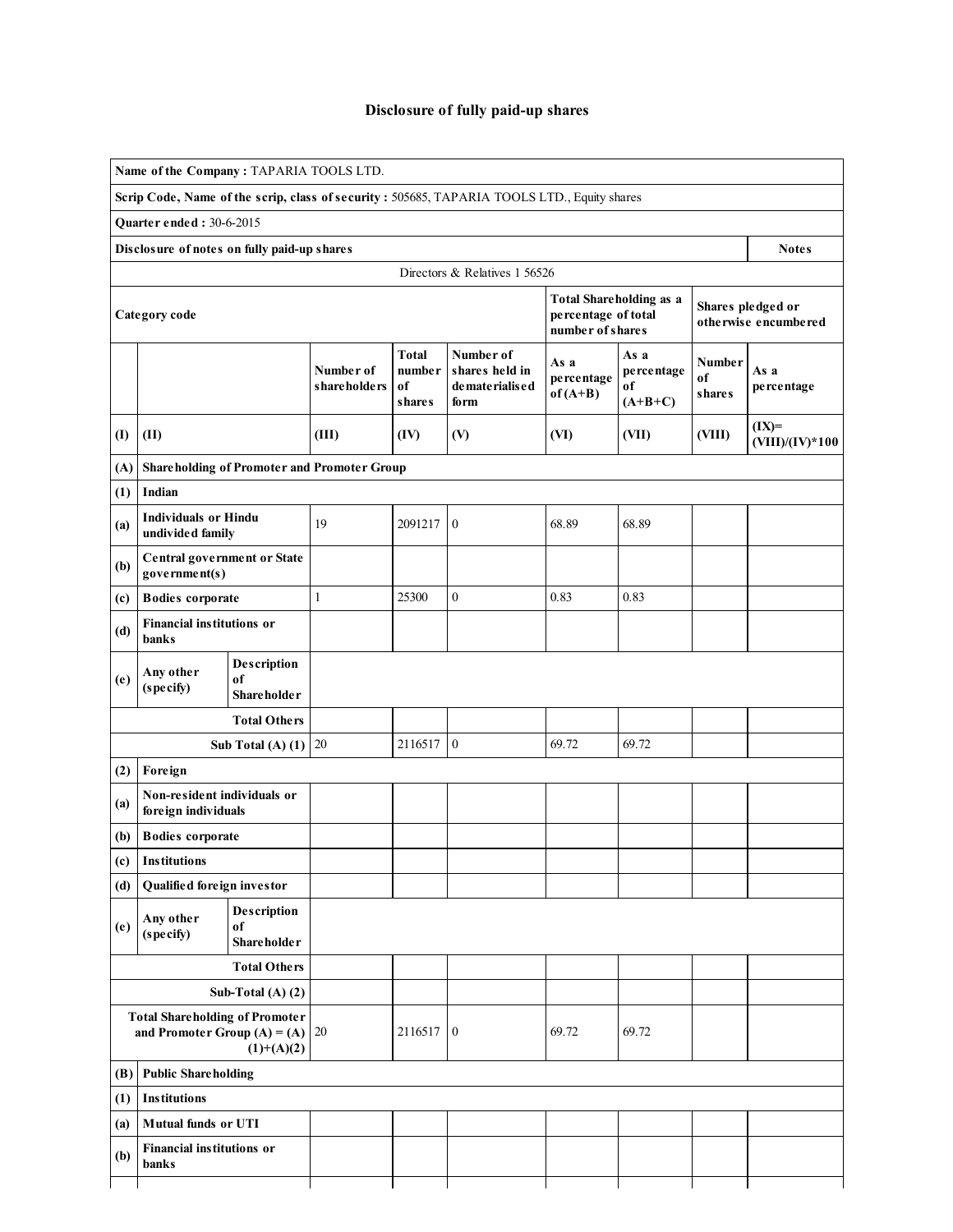| (c)               | Central government or State<br>government(s)                                                   |                                         |                |         |                                                                                  |                  |                  |  |  |  |  |
|-------------------|------------------------------------------------------------------------------------------------|-----------------------------------------|----------------|---------|----------------------------------------------------------------------------------|------------------|------------------|--|--|--|--|
| (d)               | Venture capital funds                                                                          |                                         |                |         |                                                                                  |                  |                  |  |  |  |  |
| (e)               | Insurance companies                                                                            |                                         |                |         |                                                                                  |                  |                  |  |  |  |  |
| (1)               | Foreign institutional<br>investors                                                             |                                         |                |         |                                                                                  |                  |                  |  |  |  |  |
| (g)               | Foreign venture capital<br>investors                                                           |                                         |                |         |                                                                                  |                  |                  |  |  |  |  |
| (h)               | Qualified foreign investor                                                                     |                                         |                |         |                                                                                  |                  |                  |  |  |  |  |
| $\left( k\right)$ | Any other<br>(specify)                                                                         | Description<br>of<br><b>Shareholder</b> |                |         |                                                                                  |                  |                  |  |  |  |  |
|                   |                                                                                                | <b>Total Others</b>                     |                |         |                                                                                  |                  |                  |  |  |  |  |
|                   |                                                                                                | Sub Total $(B)$ $(1)$                   |                |         |                                                                                  |                  |                  |  |  |  |  |
| (2)               | <b>Non-Institutions</b>                                                                        |                                         |                |         |                                                                                  |                  |                  |  |  |  |  |
| (a)               | <b>Bodies</b> corporate                                                                        |                                         | 6              | 397675  | $\boldsymbol{0}$                                                                 | 13.1             | 13.1             |  |  |  |  |
| (b)               | <b>Individuals</b>                                                                             |                                         |                |         |                                                                                  |                  |                  |  |  |  |  |
| $\mathbf{i}$      | <b>Individual shareholders</b><br>holding nominal share<br>capital up to Rs one lakh           |                                         | 246            | 41378   | 80                                                                               | 1.36             | 1.36             |  |  |  |  |
| ii                | <b>Individual shareholders</b><br>holding nominal share<br>capital in excess of Rs one<br>lakh |                                         | 9              | 407134  | $\boldsymbol{0}$                                                                 | 13.41            | 13.41            |  |  |  |  |
| (c)               | Qualified foreign investor                                                                     |                                         |                |         |                                                                                  |                  |                  |  |  |  |  |
| (d)               | Any other<br>(specify)                                                                         | Description<br>of<br><b>Shareholder</b> |                |         |                                                                                  |                  |                  |  |  |  |  |
| 1                 | Non-<br><b>Institutions</b><br>Share holders<br>1                                              | Trusts                                  | $\mathbf{1}$   | 20      | $\boldsymbol{0}$                                                                 | $\boldsymbol{0}$ | $\boldsymbol{0}$ |  |  |  |  |
| $\mathbf{2}$      | Non-<br><b>Institutions</b><br>Share holders<br>$\mathbf{2}$                                   | NRI                                     | 1              | 16500   | $\boldsymbol{0}$                                                                 | 0.54             | 0.54             |  |  |  |  |
| 3                 | Non-<br><b>Institutions</b><br><b>Shareholders</b><br>3                                        | Other                                   | $\mathbf{1}$   | 56526   | $\boldsymbol{0}$                                                                 | 1.86             | 1.86             |  |  |  |  |
|                   |                                                                                                | <b>Total Others</b>                     | $\mathfrak{Z}$ | 73046   | $\mathbf{0}$                                                                     | 2.41             | 2.41             |  |  |  |  |
|                   |                                                                                                | Sub-total $(B)$ $(2)$                   | 264            | 919233  | $80\,$                                                                           | 30.28            | 30.28            |  |  |  |  |
|                   | Total Public Shareholding $(B)$ =                                                              | $(B)(1)+(B)(2)$                         | 264            | 919233  | $80\,$                                                                           | 30.28            | 30.28            |  |  |  |  |
|                   |                                                                                                | TOTAL $(A)+(B)$                         | 284            | 3035750 | $80\,$                                                                           | 100              | 100              |  |  |  |  |
| (C)               |                                                                                                |                                         |                |         | Shares held by custodians and against which depository receipts have been issued |                  |                  |  |  |  |  |
| (1)               | Promoter and promoter<br>group                                                                 |                                         |                |         |                                                                                  |                  |                  |  |  |  |  |
| (2)               | Public                                                                                         |                                         |                |         |                                                                                  |                  |                  |  |  |  |  |
|                   | <b>Total Shares held by Custodians</b>                                                         | (C)                                     |                |         |                                                                                  |                  |                  |  |  |  |  |
|                   | <b>GRAND TOTAL</b> $(A)+(B)+(C)$                                                               |                                         | 284            | 3035750 | 80                                                                               |                  | 100              |  |  |  |  |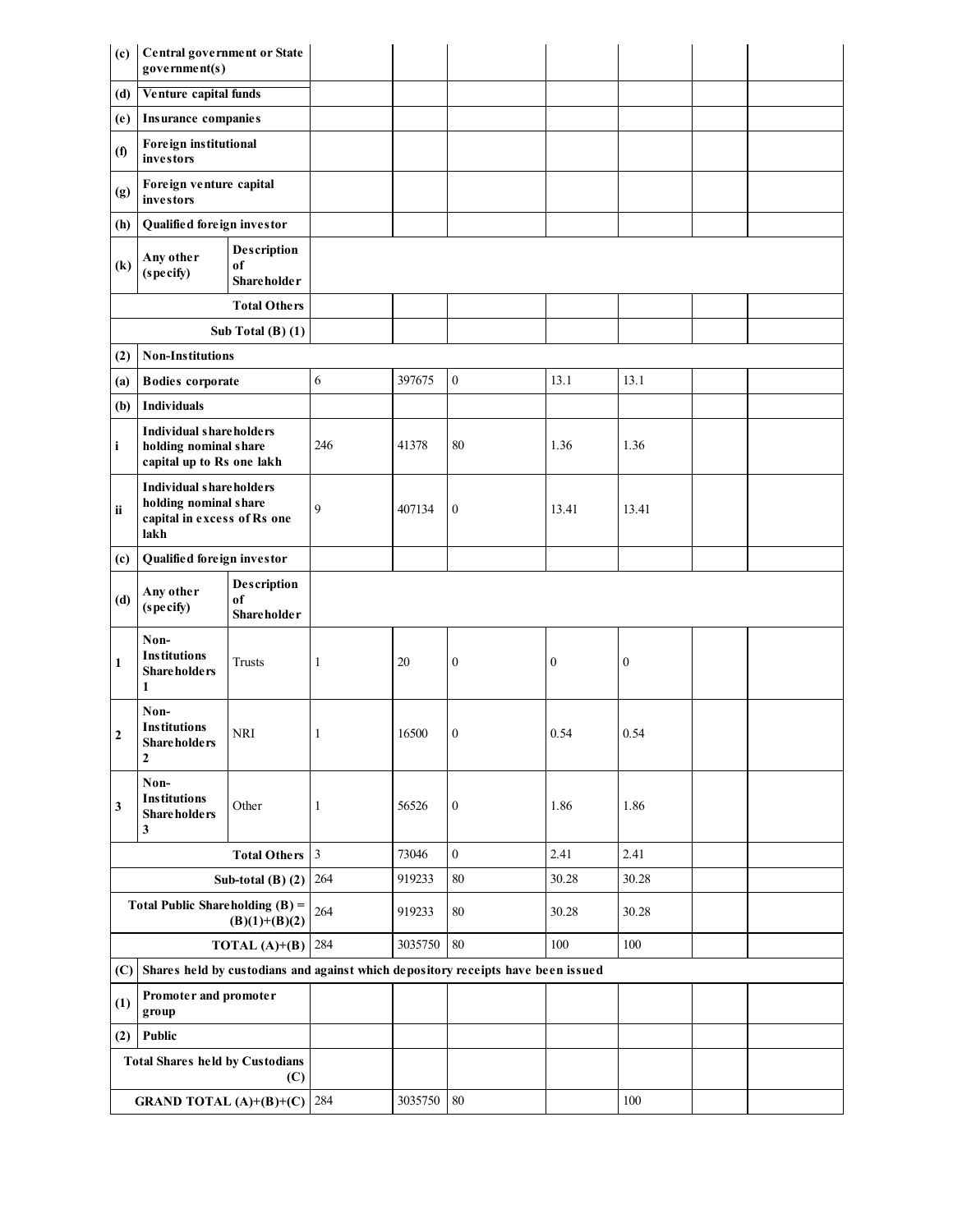## (I) (b) Statement showing holding of securities (including shares,warrants,convertible securities) of persons belonging to the category Promoter and Promoter Group

 $\overline{\phantom{a}}$ 

|                                                                                                           | Name of the Company: TAPARIA TOOLS LTD.          |                                           |                                                                |                                            |                            |                                                                                       |                                  |                                                                                                                     |                                  |                                                                                                                                        |                                                                                                                                                                                                     |  |
|-----------------------------------------------------------------------------------------------------------|--------------------------------------------------|-------------------------------------------|----------------------------------------------------------------|--------------------------------------------|----------------------------|---------------------------------------------------------------------------------------|----------------------------------|---------------------------------------------------------------------------------------------------------------------|----------------------------------|----------------------------------------------------------------------------------------------------------------------------------------|-----------------------------------------------------------------------------------------------------------------------------------------------------------------------------------------------------|--|
| Scrip Code, Name of the scrip, class of security : 505685, TAPARIA TOOLS LTD., Equity shares              |                                                  |                                           |                                                                |                                            |                            |                                                                                       |                                  |                                                                                                                     |                                  |                                                                                                                                        |                                                                                                                                                                                                     |  |
| Quarter ended: 30-6-2015                                                                                  |                                                  |                                           |                                                                |                                            |                            |                                                                                       |                                  |                                                                                                                     |                                  |                                                                                                                                        |                                                                                                                                                                                                     |  |
| Disclosure of notes on securities belonging to the category "Promoter and Promoter Group"<br><b>Notes</b> |                                                  |                                           |                                                                |                                            |                            |                                                                                       |                                  |                                                                                                                     |                                  |                                                                                                                                        |                                                                                                                                                                                                     |  |
| <b>Details of Shares</b><br>Sr.<br>No.<br>held                                                            |                                                  |                                           |                                                                | <b>Encumbered Share</b>                    |                            |                                                                                       | <b>Details of warrants</b>       | Details of convertible<br><b>securities</b>                                                                         |                                  |                                                                                                                                        |                                                                                                                                                                                                     |  |
|                                                                                                           | Name of the<br>shareholder                       | <b>Number</b><br>of the<br>shares<br>held | As a<br>percentage<br>of grand<br>total $(A)$ +<br>$(B) + (C)$ | <b>Encumbered</b><br>- number of<br>shares | As a<br>percentage         | As a<br>percentage<br>of grand<br>total $(A)$ +<br>$(B) + (C)$<br>of clause<br>(I)(a) | Number<br>of<br>warrants<br>held | <b>Warrants</b><br>held as a<br>percentage<br>of total<br>numbers of securities<br>warrants of<br>the same<br>class | Number of<br>convertible<br>held | <b>Convertible</b><br>securities<br><b>as</b><br>percentage<br>of total<br>numbers of<br>convertible<br>securities<br>of same<br>class | Total<br>shares<br>(including<br>underlying<br>shares<br>assuming<br>full<br>conversion<br>of warrants<br>and<br>convertible<br>securities)<br>as a<br>percentage<br>of diluted<br>share<br>capital |  |
| (I)                                                                                                       | (II)                                             | (III)                                     | (IV)                                                           | (V)                                        | $(VI)=$<br>$(V)/(III)*100$ | $(I)(a)$ (VII)                                                                        | (VIII)                           | (IX)                                                                                                                | (X)                              | (XI)                                                                                                                                   | (XII)                                                                                                                                                                                               |  |
| $\mathbf{1}$                                                                                              | <b>BHAGWATI</b><br><b>BINANI</b>                 | 55                                        | $\mathbf{0}$                                                   |                                            |                            |                                                                                       |                                  |                                                                                                                     |                                  |                                                                                                                                        | $\mathbf{0}$                                                                                                                                                                                        |  |
| $\mathbf 2$                                                                                               | <b>BHARAT</b><br><b>TAPARIA</b>                  | 133194                                    | 4.39                                                           |                                            |                            |                                                                                       |                                  |                                                                                                                     |                                  |                                                                                                                                        | 4.39                                                                                                                                                                                                |  |
| 3                                                                                                         | <b>BHARATKUMAR</b><br><b>TAPARIA HUF</b>         | 10718                                     | 0.35                                                           |                                            |                            |                                                                                       |                                  |                                                                                                                     |                                  |                                                                                                                                        | 0.35                                                                                                                                                                                                |  |
| $\overline{\mathbf{4}}$                                                                                   | <b>DEVI PRASAD</b><br><b>TAPARIA</b>             | 101699                                    | 3.35                                                           |                                            |                            |                                                                                       |                                  |                                                                                                                     |                                  |                                                                                                                                        | 3.35                                                                                                                                                                                                |  |
| 5                                                                                                         | <b>DEVI PRASAD</b><br>TAPARIA (HUF)              | 80958                                     | 2.67                                                           |                                            |                            |                                                                                       |                                  |                                                                                                                     |                                  |                                                                                                                                        | 2.67                                                                                                                                                                                                |  |
| 6                                                                                                         | <b>HARNARAYAN</b><br><b>TAPARIA</b>              | 364650                                    | 12.01                                                          |                                            |                            |                                                                                       |                                  |                                                                                                                     |                                  |                                                                                                                                        | 12.01                                                                                                                                                                                               |  |
| $\overline{\mathbf{7}}$                                                                                   | <b>HARNARAYAN</b><br>TAPARIA (HUF)               | 133129                                    | 4.39                                                           |                                            |                            |                                                                                       |                                  |                                                                                                                     |                                  |                                                                                                                                        | 4.39                                                                                                                                                                                                |  |
| 8                                                                                                         | <b>HARSHA</b><br><b>MUNDHRA</b>                  | 50000                                     | 1.65                                                           |                                            |                            |                                                                                       |                                  |                                                                                                                     |                                  |                                                                                                                                        | 1.65                                                                                                                                                                                                |  |
| 9                                                                                                         | <b>JAYA KRISHNA</b><br><b>TAPARIA</b>            | 147476                                    | 4.86                                                           |                                            |                            |                                                                                       |                                  |                                                                                                                     |                                  |                                                                                                                                        | 4.86                                                                                                                                                                                                |  |
| 10                                                                                                        | <b>JAYA KRISHNA</b><br>TAPARIA (HUF)             | 66042                                     | 2.18                                                           |                                            |                            |                                                                                       |                                  |                                                                                                                     |                                  |                                                                                                                                        | 2.18                                                                                                                                                                                                |  |
| 11                                                                                                        | <b>KUSUM DEVI</b><br><b>TAPARIA</b>              | 146848                                    | 4.84                                                           |                                            |                            |                                                                                       |                                  |                                                                                                                     |                                  |                                                                                                                                        | 4.84                                                                                                                                                                                                |  |
| 12                                                                                                        | <b>MADHAV</b><br><b>PRASAD</b><br><b>TAPARIA</b> | 143565                                    | 4.73                                                           |                                            |                            |                                                                                       |                                  |                                                                                                                     |                                  |                                                                                                                                        | 4.73                                                                                                                                                                                                |  |
| 13                                                                                                        | MADHAV<br><b>PRASAD</b><br>TAPARIA (HUF)         | 115969                                    | 3.82                                                           |                                            |                            |                                                                                       |                                  |                                                                                                                     |                                  |                                                                                                                                        | 3.82                                                                                                                                                                                                |  |
|                                                                                                           | OM SHRI                                          |                                           |                                                                |                                            |                            |                                                                                       |                                  |                                                                                                                     |                                  |                                                                                                                                        |                                                                                                                                                                                                     |  |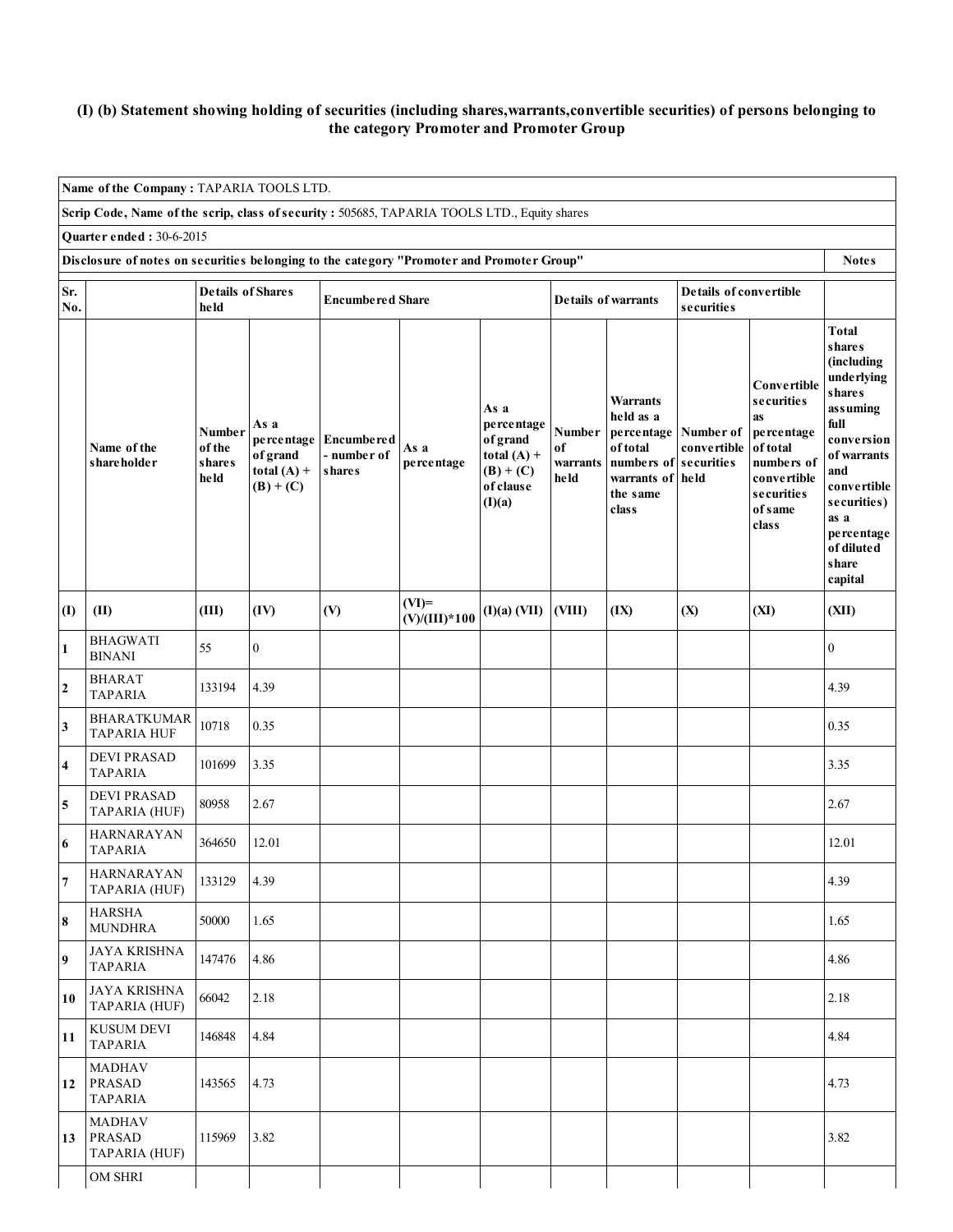| 14           | YOGESHWAR<br>MFG.& TRADING<br>CO.       | 25300   | 0.83  |  |  |  | 0.83  |
|--------------|-----------------------------------------|---------|-------|--|--|--|-------|
| 15           | PREMA DEVI<br><b>TAPARIA</b>            | 126989  | 4.18  |  |  |  | 4.18  |
| 16           | <b>RAJDULARI</b><br><b>DEVI TAPARIA</b> | 181057  | 5.96  |  |  |  | 5.96  |
| 17           | <b>SHASHIDEVI</b><br><b>BANGUR</b>      | 69271   | 2.28  |  |  |  | 2.28  |
| 18           | <b>SUDHA DEVI</b><br><b>TAPARIA</b>     | 103799  | 3.42  |  |  |  | 3.42  |
| 19           | <b>SUSHIL KUMAR</b><br><b>TAPARIA</b>   | 71799   | 2.37  |  |  |  | 2.37  |
| 20           | <b>SUSHIL KUMAR</b><br>TAPARIA (HUF)    | 43999   | 1.45  |  |  |  | 1.45  |
| <b>Total</b> |                                         | 2116517 | 69.72 |  |  |  | 69.72 |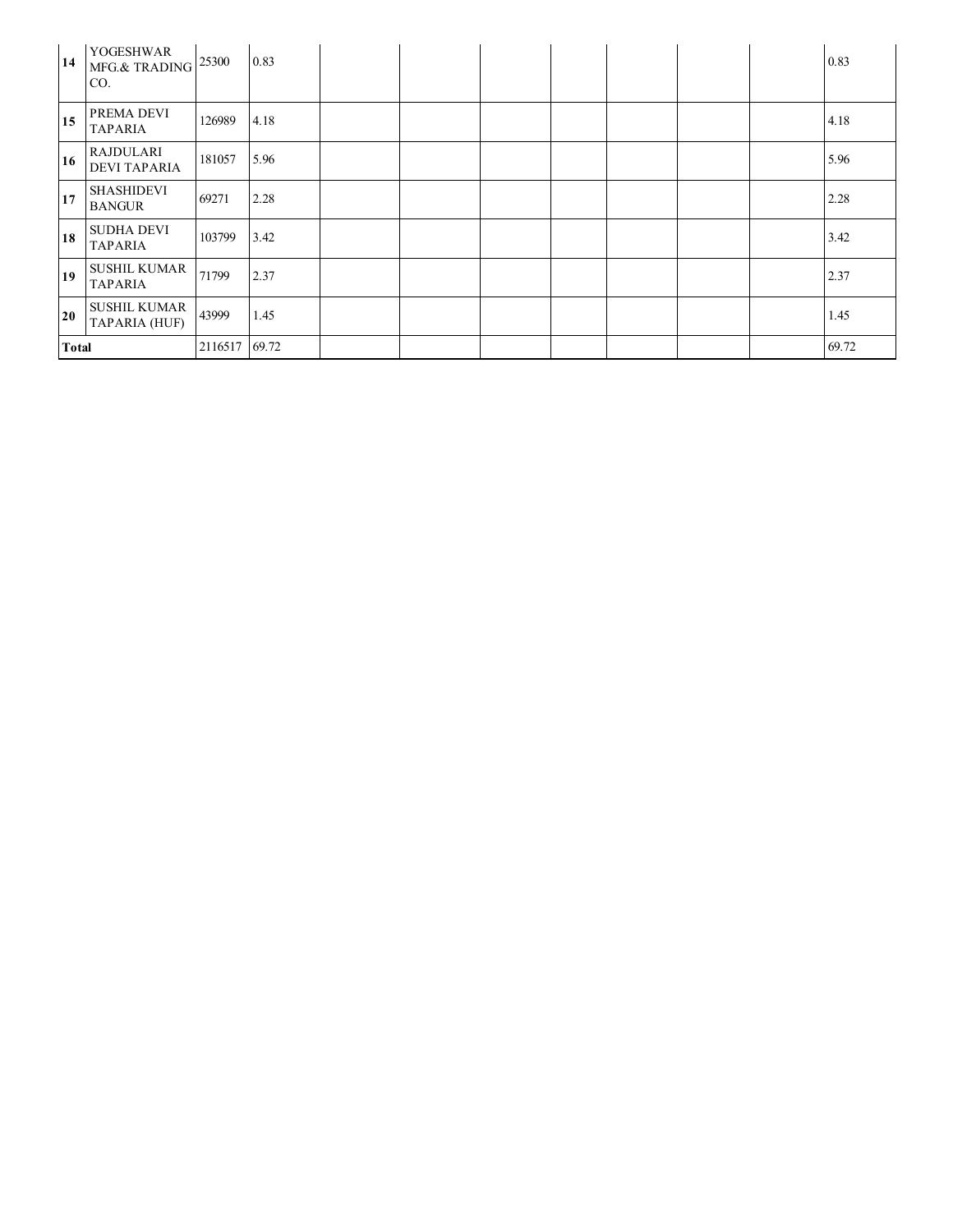## (I) (c) (i) Statement showing holding of securities (including shares,warrants,convertible securities) of persons belonging to the category Public and holding more than 1% of the total number of shares

|                                                                                                                                                                                  | Name of the Company: TAPARIA TOOLS LTD.                                                      |                                           |                                                                                                                                                       |                                   |                                                                                                   |                                                       |                                                                                                                                 |                                                                                                                                                                                          |  |  |  |
|----------------------------------------------------------------------------------------------------------------------------------------------------------------------------------|----------------------------------------------------------------------------------------------|-------------------------------------------|-------------------------------------------------------------------------------------------------------------------------------------------------------|-----------------------------------|---------------------------------------------------------------------------------------------------|-------------------------------------------------------|---------------------------------------------------------------------------------------------------------------------------------|------------------------------------------------------------------------------------------------------------------------------------------------------------------------------------------|--|--|--|
|                                                                                                                                                                                  | Scrip Code, Name of the scrip, class of security : 505685, TAPARIA TOOLS LTD., Equity shares |                                           |                                                                                                                                                       |                                   |                                                                                                   |                                                       |                                                                                                                                 |                                                                                                                                                                                          |  |  |  |
|                                                                                                                                                                                  | Quarter ended: 30-6-2015                                                                     |                                           |                                                                                                                                                       |                                   |                                                                                                   |                                                       |                                                                                                                                 |                                                                                                                                                                                          |  |  |  |
| Disclosure of notes on holding of securities of persons belonging to the category "Public" and holding more<br><b>Notes</b><br>than one percentage of the total number of shares |                                                                                              |                                           |                                                                                                                                                       |                                   |                                                                                                   |                                                       |                                                                                                                                 |                                                                                                                                                                                          |  |  |  |
| Sr.<br>No.                                                                                                                                                                       |                                                                                              |                                           | Details of Shares held                                                                                                                                |                                   | <b>Details of warrants</b>                                                                        | Details of convertible<br>securities                  |                                                                                                                                 |                                                                                                                                                                                          |  |  |  |
|                                                                                                                                                                                  | Name of the<br>shareholder                                                                   | Number<br>of the<br><b>shares</b><br>held | Shares as percentage<br>of total number of<br>shares {i.e, Grand<br>Total $(A) + (B) + (C)$<br>indicated in<br>statement at para (I)<br>$(a) above\}$ | Number<br>оf<br>warrants<br>he ld | Warrants<br>held as a<br>percentage<br>of total<br>numbers of<br>warrants of<br>the same<br>class | Number of<br>convertible<br><b>securities</b><br>held | <b>Convertible</b><br>securities<br>as<br>percentage<br>of total<br>numbers of<br>convertible<br>securities<br>of same<br>class | <b>Total shares</b><br>(including<br>underlying shares<br>assuming full<br>conversion of<br>warrants and<br>convertible<br>securities) as a<br>percentage of<br>diluted share<br>capital |  |  |  |
| (I)                                                                                                                                                                              | (II)                                                                                         | (III)                                     | (IV)                                                                                                                                                  | (V)                               | (VI)                                                                                              | (I)(a) (VII)                                          | (VIII)                                                                                                                          | (IX)                                                                                                                                                                                     |  |  |  |
| 1                                                                                                                                                                                | <b>ABHIMANYU</b><br>MUNDHRA-<br><b>MINOR</b><br><b>THROUGH GUA</b>                           | 50000                                     | 1.65                                                                                                                                                  |                                   |                                                                                                   |                                                       |                                                                                                                                 | 1.65                                                                                                                                                                                     |  |  |  |
| $\overline{2}$                                                                                                                                                                   | <b>ANANT TAPARIA</b>                                                                         | 60364                                     | 1.99                                                                                                                                                  |                                   |                                                                                                   |                                                       |                                                                                                                                 | 1.99                                                                                                                                                                                     |  |  |  |
| 3                                                                                                                                                                                | <b>ARYAMAN</b><br><b>TAPARIA-MINOR</b><br><b>THROUGH</b><br><b>GUARD</b>                     | 35277                                     | 1.16                                                                                                                                                  |                                   |                                                                                                   |                                                       |                                                                                                                                 | 1.16                                                                                                                                                                                     |  |  |  |
| 4                                                                                                                                                                                | <b>SAURABH</b><br><b>BANGUR</b>                                                              | 56555                                     | 1.86                                                                                                                                                  |                                   |                                                                                                   |                                                       |                                                                                                                                 | 1.86                                                                                                                                                                                     |  |  |  |
| 5                                                                                                                                                                                | <b>SHREE KUMAR</b><br><b>BANGUR</b>                                                          | 57358                                     | 1.89                                                                                                                                                  |                                   |                                                                                                   |                                                       |                                                                                                                                 | 1.89                                                                                                                                                                                     |  |  |  |
| 6                                                                                                                                                                                | <b>SHREEKANTA</b><br><b>DEVI TAPARIA</b>                                                     | 100098                                    | 3.3                                                                                                                                                   |                                   |                                                                                                   |                                                       |                                                                                                                                 | 3.3                                                                                                                                                                                      |  |  |  |
| 7                                                                                                                                                                                | <b>SEVENHILL</b><br>SECURITIES LTD.                                                          | 52107                                     | 1.72                                                                                                                                                  |                                   |                                                                                                   |                                                       |                                                                                                                                 | 1.72                                                                                                                                                                                     |  |  |  |
| 8                                                                                                                                                                                | <b>SHREE</b><br>SATYANARAYAN<br><b>INVESTMENTS</b><br>CO.                                    | 46000                                     | 1.52                                                                                                                                                  |                                   |                                                                                                   |                                                       |                                                                                                                                 | 1.52                                                                                                                                                                                     |  |  |  |
| 9                                                                                                                                                                                | <b>VEER</b><br><b>ENTERPRISES</b><br><b>LIMITED</b>                                          | 274288                                    | 9.04                                                                                                                                                  |                                   |                                                                                                   |                                                       |                                                                                                                                 | 9.04                                                                                                                                                                                     |  |  |  |
| 10                                                                                                                                                                               | <b>VIRENDRAA</b><br><b>BANGUR</b>                                                            | 56526                                     | 1.86                                                                                                                                                  |                                   |                                                                                                   |                                                       |                                                                                                                                 | 1.86                                                                                                                                                                                     |  |  |  |
|                                                                                                                                                                                  | 25.98<br>788573<br>25.98<br>Total                                                            |                                           |                                                                                                                                                       |                                   |                                                                                                   |                                                       |                                                                                                                                 |                                                                                                                                                                                          |  |  |  |